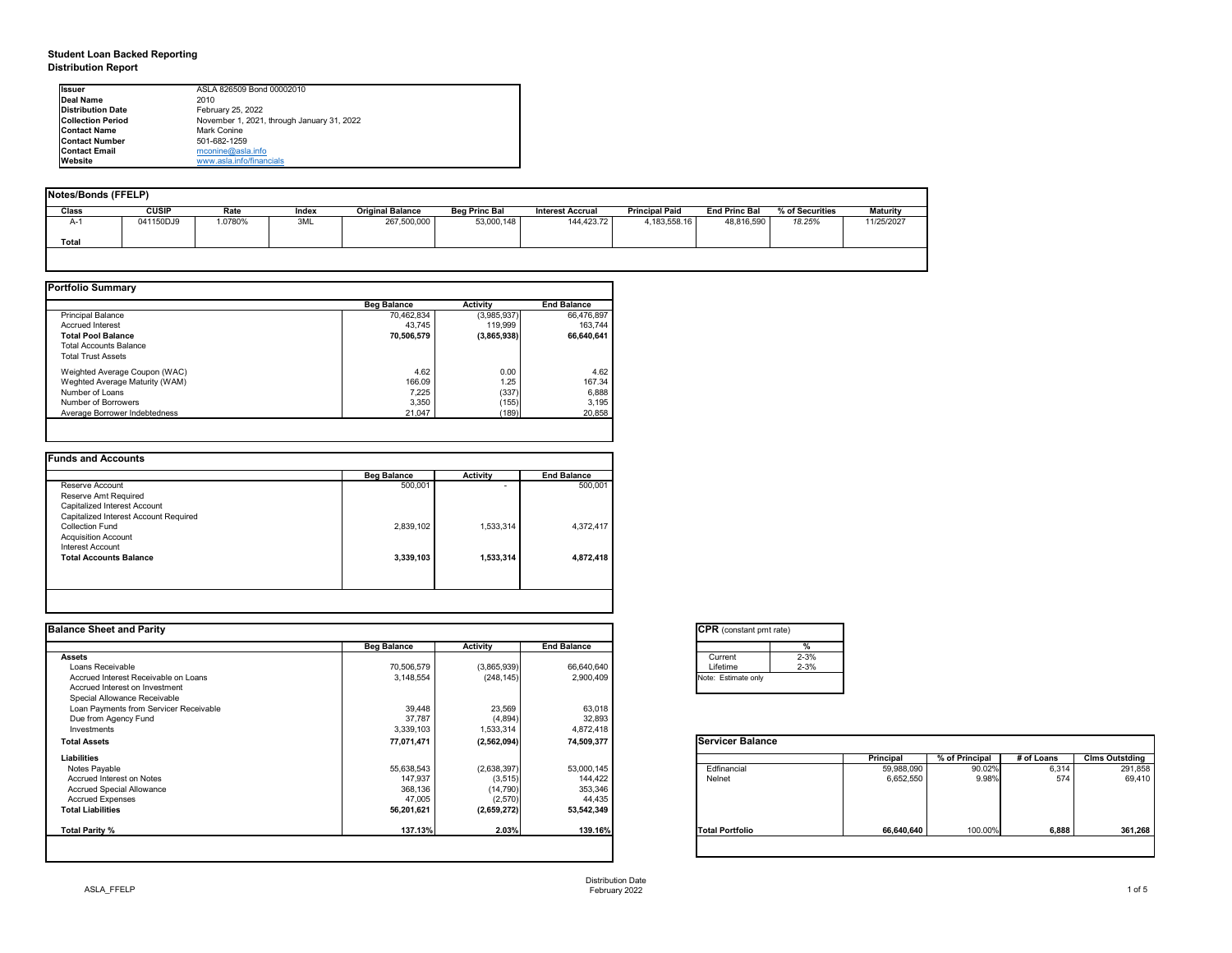## **Student Loan Backed Reporting Distribution Report**

### **Delinquency Status**

|                           |                  | # of Loans    |                  | <b>Principal</b> | % of Principal   |               | <b>WAC</b>       |               | <b>WARM</b>      |               |
|---------------------------|------------------|---------------|------------------|------------------|------------------|---------------|------------------|---------------|------------------|---------------|
|                           | <b>Beginning</b> | <b>Ending</b> | <b>Beginning</b> | <b>Ending</b>    | <b>Beginning</b> | <b>Ending</b> | <b>Beginning</b> | <b>Ending</b> | <b>Beginning</b> | <b>Ending</b> |
| In School                 |                  |               | 4,434            | 4,434            | 0.01%            | 0.01%         | 2.32             | 2.32          | 120.00           | 120.00        |
| Grace                     |                  |               |                  |                  |                  |               |                  |               |                  |               |
| Repayment                 |                  |               |                  |                  |                  |               |                  |               |                  |               |
| Current                   | 5,530            | 5,264         | 54,285,017       | 52,118,388       | 76.99%           | 78.21%        | 4.55             | 4.59          | 165.89           | 168.42        |
| 31-60 Days Delinquent     | 152              | 170           | 1,656,829        | 1,980,403        | 2.35%            | 2.97%         | 4.58             | 4.59          | 160.35           | 177.73        |
| 61-90 Days Delinquent     | 116              | 103           | 1,120,187        | 1,061,502        | 1.59%            | 1.59%         | 4.89             | 5.35          | 220.50           | 148.36        |
| 91-120 Days Delingent     | 95               | 55            | 676,994          | 427,926          | 0.96%            | 0.64%         | 5.11             | 4.33          | 141.81           | 141.55        |
| 121-180 Days Delinquent   | 151              | 97            | 1,399,210        | 991,887          | 1.98%            | 1.49%         | 4.86             | 5.08          | 164.84           | 194.04        |
| 181-270 Days Delinquent   | 106              | 133           | 813,712          | 1,056,579        | 1.15%            | 1.59%         | 5.22             | 5.23          | 159.60           | 151.65        |
| 271+ Days Delinquent      | 32               | 38            | 292,416          | 413,421          | 0.41%            | 0.62%         | 6.26             | 5.70          | 113.15           | 200.93        |
| <b>Total Repayment</b>    | 6,182            | 5,860         | 60,244,365       | 58,050,106       | 85.45%           | 87.11%        | 4.59             | 4.63          | 166.22           | 168.60        |
| Forbearance               | 657              | 658           | 7,565,320        | 5,989,276        | 10.73%           | 8.99%         | 4.86             | 4.52          | 168.77           | 158.45        |
| Deferment                 | 344              | 303           | 2,437,531        | 2,235,556        | 3.46%            | 3.35%         | 4.75             | 4.79          | 158.33           | 162.73        |
| <b>Claims in Progress</b> | 41               | 66            | 254,930          | 361,269          | 0.36%            | 0.54%         | 4.58             | 4.29          | 120.94           | 143.61        |
| <b>Claims Denied</b>      |                  |               |                  |                  |                  |               |                  |               |                  |               |
| <b>Total Portfolio</b>    | 7,225            | 6,888         | 70,506,579       | 66,640,640       | 100.00%          | 100.00%       | 4.62             | 4.62          | 166.09           | 167.34        |

|                                     |                  | # of Loans    |                  | <b>Principal</b> | % of Principal   |               | <b>WAC</b>       |               | <b>WARM</b>      |               |
|-------------------------------------|------------------|---------------|------------------|------------------|------------------|---------------|------------------|---------------|------------------|---------------|
|                                     | <b>Beginning</b> | <b>Ending</b> | <b>Beginning</b> | <b>Ending</b>    | <b>Beginning</b> | <b>Ending</b> | <b>Beginning</b> | <b>Ending</b> | <b>Beginning</b> | <b>Ending</b> |
| Current                             | 5,530            | 5,264         | 54,285,017       | 52,118,388       | 90.11%           | 89.78%        | 4.55             | 4.59          | 165.89           | 168.42        |
| 31-60 Days Delinquent               | 152              | 170           | 1,656,829        | 1,980,403        | 2.75%            | 3.41%         | 4.58             | 4.59          | 160.35           | 177.73        |
| 61-90 Days Delinquent               | 116              | 103           | 1,120,187        | 1,061,502        | 1.86%            | 1.83%         | 4.89             | 5.35          | 220.50           | 148.36        |
| 91-120 Days Delingent               | 95               | 55            | 676,994          | 427,926          | 1.12%            | 0.74%         | 5.11             | 4.33          | 141.81           | 141.55        |
| 121-180 Days Delinquent             | 151              |               | 1,399,210        | 991,887          | 2.32%            | 1.71%         | 4.86             | 5.08          | 164.84           | 194.04        |
| 181-270 Days Delinquent             | 106              | 133           | 813,712          | 1,056,579        | 1.35%            | 1.82%         | 5.22             | 5.23          | 159.60           | 151.65        |
| 271+ Days Delinquent                | 32               | 38            | 292,416          | 413,421          | 0.49%            | 0.71%         | 6.26             | 5.70          | 113.15           | 200.93        |
| <b>Total Portfolio in Repayment</b> | 6,182            | 5,860         | 60,244,365       | 58,050,106       | 100.00%          | 100.00%       | 4.59             | 4.63          | 166.22           | 168.60        |

| <b>Portfolio by Program Type</b> |  |  |
|----------------------------------|--|--|

| Portfolio by Loan Type                  |                  |               |                  |               |                  |               |                  |               |                  |               |
|-----------------------------------------|------------------|---------------|------------------|---------------|------------------|---------------|------------------|---------------|------------------|---------------|
|                                         | # of Loans       |               | <b>Principal</b> |               | % of Principal   |               | <b>WAC</b>       |               | WARM             |               |
|                                         | <b>Beginning</b> | <b>Ending</b> | <b>Beginning</b> | <b>Ending</b> | <b>Beginning</b> | <b>Ending</b> | <b>Beginning</b> | <b>Ending</b> | <b>Beginning</b> | <b>Ending</b> |
| <b>Subsidized Consolidation Loans</b>   | 2,155            | 2,035         | 27,305,980       | 25,817,205    | 38.73%           | 38.74%        | 4.93             | 4.94          | 159.73           | 161.47        |
| <b>Unsubsidized Consolidation Loans</b> | 2,093            | 1,992         | 34,246,495       | 32,297,843    | 48.57%           | 48.47%        | 4.76             | 4.76          | 178.80           | 179.51        |
| <b>Subsidized Stafford Loans</b>        | 1,890            | 1,815         | 4,828,581        | 4,614,525     | 6.85%            | 6.92%         | 3.07             | 3.08          | 130.97           | 132.89        |
| Unsubsidized Stafford Loans             | 1,061            | ,020,         | 3,951,740        | 3,743,857     | 5.60%            | 5.62%         | 3.12             | 3.11          | 146.43           | 149.98        |
| PLUS/GradPLUS Loans                     |                  |               | 156,587          | 150,422       | 0.22%            | 0.23%         | 6.74             | 6.68          | 76.52            | 74.08         |
| SLS Loans                               |                  |               | 17,196           | 16,789        | 0.02%            | 0.03%         | 3.19             | 3.19          | 153.99           | 153.03        |
| <b>Total Portfolio</b>                  | 7,225            | 6,888         | 70,506,579       | 66,640,640    | 100.00%          | 100.00%       | 4.62             | 4.62          | 166.09           | 167.34        |

| Portfolio by Program Type                  |                  |               |                  |                  |                  |                | <b>WAC</b>       |               |                  |               |
|--------------------------------------------|------------------|---------------|------------------|------------------|------------------|----------------|------------------|---------------|------------------|---------------|
|                                            |                  | # of Loans    |                  | <b>Principal</b> |                  | % of Principal |                  |               | WARM             |               |
|                                            | <b>Beginning</b> | <b>Ending</b> | <b>Beginning</b> | <b>Ending</b>    | <b>Beginning</b> | <b>Ending</b>  | <b>Beginning</b> | <b>Ending</b> | <b>Beginning</b> | <b>Ending</b> |
| Graduate / 4-Year Loans                    | 6,358            | 6,053         | 65,241,192       | 61,573,081       | 92.53%           | 92.40%         | 4.57             | 4.57          | 166.39           | 167.23        |
| 2-Year Loans                               | 742              | 713           | 4,067,393        | 3,877,855        | 5.77%            | 5.82%          | 5.20             | 5.18          | 153.65           | 161.08        |
| Proprietary / Technical / Vocational Loans | 102              | 98            | 652,356          | 631,289          | 0.93%            | 0.95%          | 5.47             | 5.47          | 190.03           | 193.04        |
| Unknown (Consolidation) Loans              | 23               | 24            | 545,638          | 558,415          | 0.77%            | 0.84%          | 5.36             | 5.37          | 194.53           | 194.74        |
| <b>Other Loans</b>                         |                  |               |                  |                  |                  |                |                  |               |                  |               |
| <b>Total Portfolio</b>                     | 7,225            | 6,888         | 70,506,579       | 66,640,640       | 100.00%          | 100.00%        | 4.62             | 4.62          | 166.09           | 167.34        |
|                                            |                  |               |                  |                  |                  |                |                  |               |                  |               |

|                        |                  | # of Loans    |                  |               | % of Principal   |               |
|------------------------|------------------|---------------|------------------|---------------|------------------|---------------|
|                        | <b>Beginning</b> | <b>Ending</b> | <b>Beginning</b> | <b>Ending</b> | <b>Beginning</b> | <b>Ending</b> |
| <b>Fixed Loans</b>     | 4,668            | 4,432         | 63,081,330       | 59,519,690    | 89.47%           | 89.31%        |
| Variable Loans         | 2,557            | 2,456         | 7,425,250        | 7,120,950     | 10.53%           | 10.69%        |
| T-Bill Loans           | 2,555            | 2,453         | 7,408,750        | 7,101,835     | 10.51%           | 10.66%        |
| <b>CMT Loans</b>       |                  |               | 16,500           | 16,338        | 0.02%            | 0.02%         |
| <b>Total Portfolio</b> | 7,225            | 6,888         | 70,506,579       | 66,640,640    | 100.00%          | 100.00%       |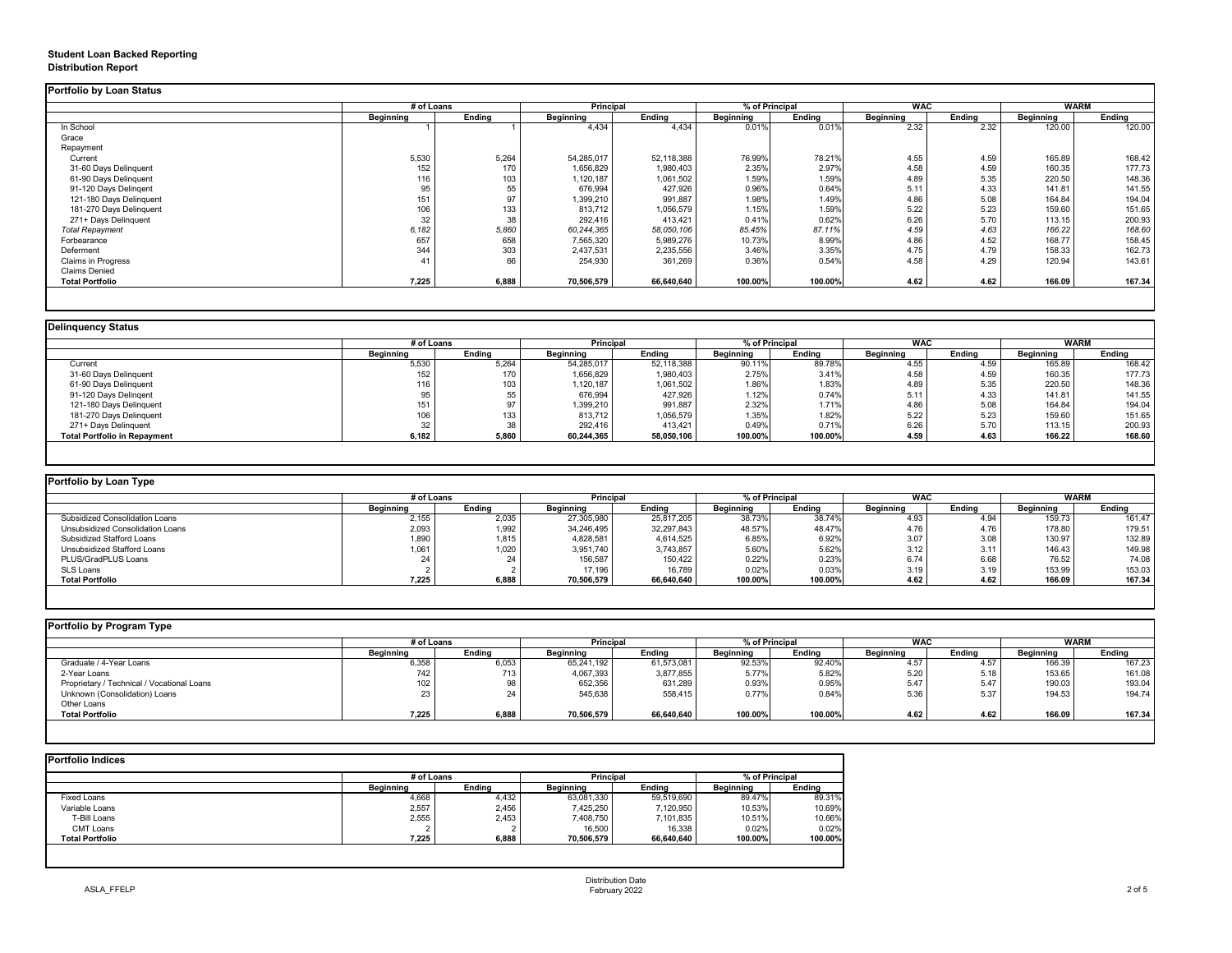**Distribution Date** February 25, 2022<br>**Collection Period** November 1, 2021, through Janu **Collection Period** November 1, 2021, through January 31, 2022

# **Collection Activity**

| <b>Collection Account</b>                                                                    | as of 1/31/2022 |
|----------------------------------------------------------------------------------------------|-----------------|
| Beginning Balance - November 1, 2021                                                         | 2,839,102       |
| <b>Collection Amount Received</b>                                                            | 4,871,350       |
| <b>Recoveries</b>                                                                            |                 |
| Reserve Account                                                                              |                 |
| <b>Excess of Required Reserve Account</b>                                                    |                 |
| Interest on Investment Earnings                                                              | 39.37           |
| Capitalized Interest Account (after a stepdown or release date)                              |                 |
| <b>Acquisition Account</b>                                                                   |                 |
| <b>Payments from Guarantor</b>                                                               |                 |
| Special Allowance payments to Department of Education                                        | (241, 501)      |
| <b>Consolidate Rebate Fees</b>                                                               | (212, 354)      |
| <b>Transfer Capitalized Interest Fund</b>                                                    |                 |
| Principal payments, interest payments, administration fees, servicing fees, and trustee fees | (2,884,220.41)  |
| Transfer to Department Rebate Fund                                                           |                 |
| <b>Other Amounts Received in Collection</b>                                                  |                 |
| <b>Total Available Funds</b>                                                                 | 4,372,417       |
|                                                                                              |                 |

| <b>Fees Due for Current Period</b>                                                                                     | as of 1/31/2022 |
|------------------------------------------------------------------------------------------------------------------------|-----------------|
| <b>Indenture Trustee Fees</b><br><b>Servicing Fees</b><br><b>Administration Fees</b><br>Late Fees<br><b>Other Fees</b> | 38,881<br>5,554 |
| <b>Total Fees</b>                                                                                                      | 44,435.00       |
|                                                                                                                        |                 |
| <b>Cumulative Default Rate</b>                                                                                         | as of 1/31/2022 |
| <b>Current Period's Defaults</b>                                                                                       | 517,439.65      |
| <b>Cumulative Defaults</b>                                                                                             | 62,270,980.87   |
| Loans for which claims have been filed as of applicable month end                                                      | 1,504,260.31    |
| <b>Cumulative Default Rate</b>                                                                                         | 25.30%          |
| Cumulative Recoveries (including reimbursements and collections)                                                       |                 |
| <b>Payments from Guarantor</b>                                                                                         | 61,008,694.99   |
| <b>Borrower Recoveries</b>                                                                                             | n/a             |
| <b>Recovery Rate</b>                                                                                                   | 97.97%          |
| <b>Cumulative Net Loss</b>                                                                                             | 1,262,285.88    |
| <b>Cumulative Net Loss</b>                                                                                             | 0.51%           |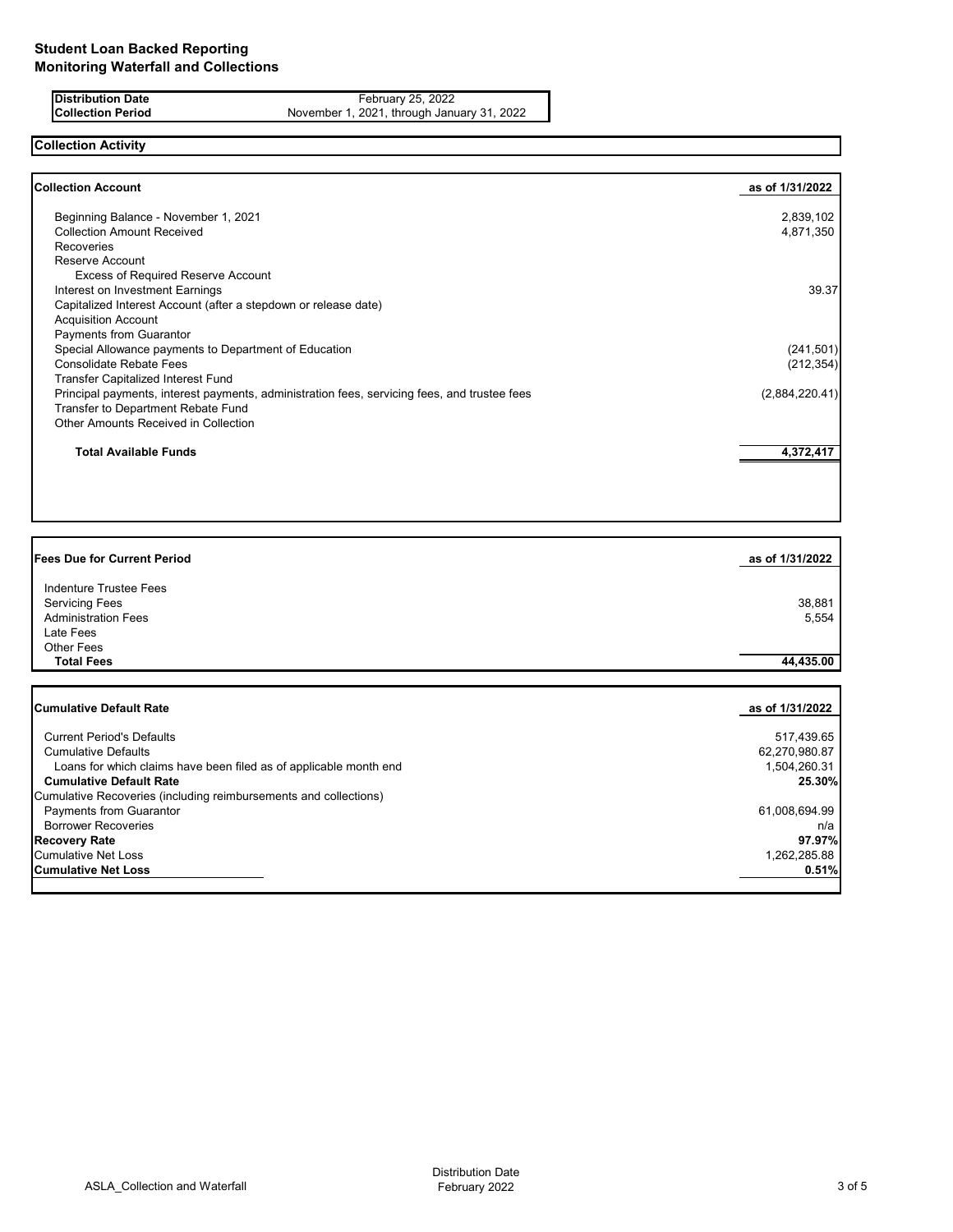## **Waterfall Activity**

| <b>Waterfall for Distribution</b>                                                         | <b>Amount Due</b> | <b>Amount Remaining</b> |
|-------------------------------------------------------------------------------------------|-------------------|-------------------------|
| <b>Total Available Funds</b>                                                              |                   | 4,372,417               |
| First: Payment required under any Joint Sharing Agreement                                 |                   |                         |
| <b>Second: Trustee Fees</b>                                                               |                   |                         |
| <b>Third:</b> Servicing Fees and Backup Servicing Fees                                    | 38,881            | 4,333,536               |
| <b>Fourth: Administration Fees</b>                                                        | 5,554             | 4,327,982               |
| <b>Fifth: Noteholder Interest</b>                                                         | 144,423.72        | 4, 183, 557. 99         |
| Sixth: Reinstate the balance of the Reserve Fund up to the Specified Reserve Fund Balance |                   |                         |
| Seventh: Noteholder Principal, until paid in full                                         | 4,183,558.16      | (0)                     |
|                                                                                           |                   |                         |

| <b>Principal and Interest Distributions</b>    | <b>Class A-1</b> |
|------------------------------------------------|------------------|
|                                                |                  |
| <b>Quarterly Interest Due</b>                  | 144,423.72       |
| <b>Quarterly Interest Paid</b>                 | 144,423.72       |
| Interest Shortfall                             |                  |
| Interest Carryover Due                         |                  |
| Interest Carryover Paid                        |                  |
| Interest Carryover                             | 0                |
| <b>Quarterly Principal Distribution Amount</b> | 4, 183, 558. 16  |
| <b>Quarterly Principal Paid</b>                | 4, 183, 558. 16  |
| Shortfall                                      |                  |
| <b>Total Distribution Amount</b>               | 4,327,981.88     |
|                                                |                  |